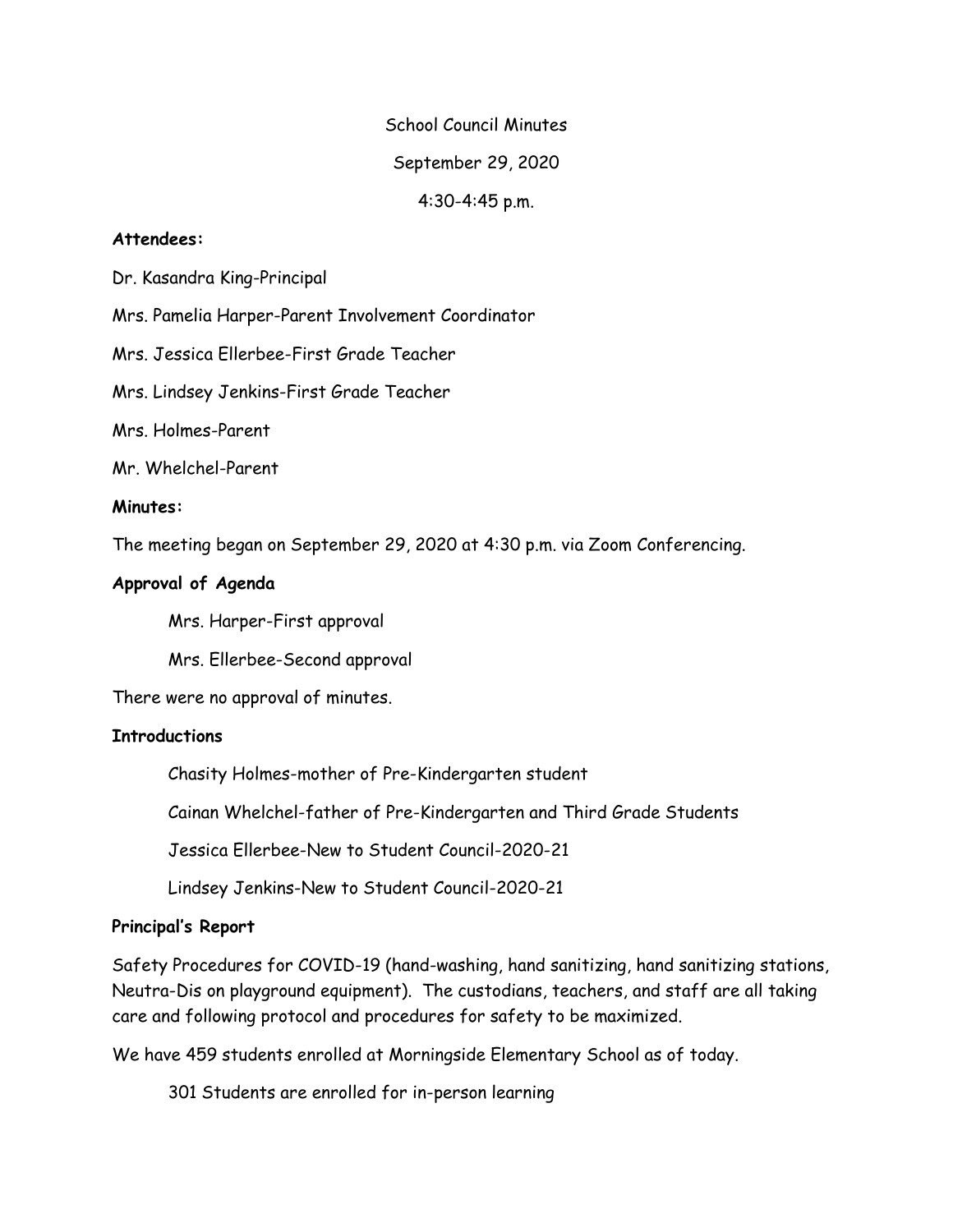158 are enrolled for distance learning.

As of today, September 29, 2020, 39 students are returning to school for inperson learning. Parents have until tonight at midnight to make changes.

Students enrolled in distance learning are held to the same standard as students who attend school in person. Excellence is expected. Distance learning students attend multiple Zoom meetings a day and attend small group instruction from the teacher to address specific needs.

Attendance is vital for students' performance. Students should attend school as much as possible to positively affect learning.

We are aware that gaps may arise due to the three-month COVID-19 shutdown and distance learning options.

The state superintendent, Richard Woods, requested that a waiver be granted to not administer the Georgia Milestones Assessment at the end of the school year. Although many were hoping for state testing to be cancelled, the waiver was denied. As of now, the Georgia Milestones Assessment will be administered in Spring, 2021.

# **Old Business**

School council is requesting for the roles of Vice President and Secretary to be filled by a parent volunteer. Interested parents are asked to either send a note to the school or call to volunteer for these positions.

The role of the president was filled in February, 2020 before the shutdown.

Members of school council will be asked to watch a video created by Houston County Board of Education to provide information about the council and its policies.

# **New Business**

The school year is going well. Students have conformed to the new safety guidelines. Teachers and staff are working to meet all protocols and making sure the needs of our students are met. Safety is a priority.

Mrs. Harper organized a food truck on September 24 to provide boxes of food to families and staff.

Coffee and Conversation is scheduled for September 30, 2020 at 9:30 via Zoom. This is an event to talk directly to Dr. King and ask questions. Families are encouraged to view the Title One handbook, Family Engagement handbook, and the parent engagement plan.